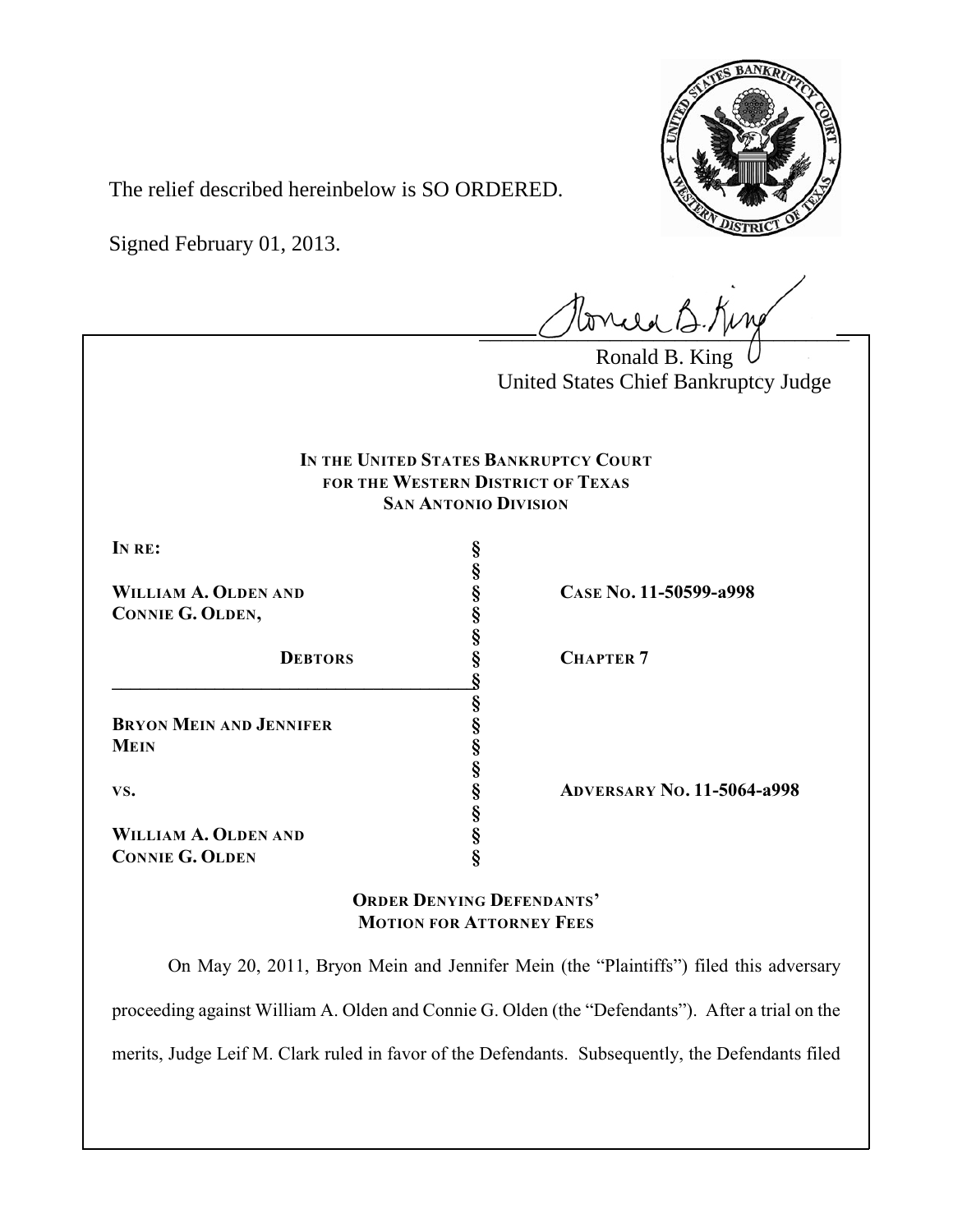a motion seeking to recover attorney's fees and costs from the Plaintiffs under section 523 of the Bankruptcy Code.

Section 523(d) generally requires an award of costs and reasonable attorney's fees if the debtor prevails in a nondischargeability action for a "consumer debt" and the position of the creditor was not "substantially justified." The Bankruptcy Code defines a consumer debt as "debt incurred by an individual primarily for a personal, family, or household purpose." 11 U.S.C. § 101(8). There is a split of authority concerning whether debts secured by real estate are "consumer debts."<sup>1</sup> The Fifth Circuit has utilized the profit motive definition to determine the nature of a debt, holding that "the test for determining whether a debt should be classified as a business debt, rather than a debt acquired for personal, family or household purposes, is whether it was incurred with an eye toward profit." *In re Booth*, 858 F.2d 1051, 1055 (5th Cir. 1988).

Here, the Plaintiffs purchased real estate from the Defendants with the intent of making it their home and residing in it as a family, rather than as an investment or profit-making enterprise. As a result, the transaction between the Plaintiffs and the Defendants resulted in a debt incurred for family or household purposes and fits within the definition of a "consumer debt" under section 101(8).

Several bankruptcy courts held that debts secured by real property are not consumer debts. *See, e.g., In re Ikeda*, 37 <sup>1</sup> B.R. 193, 195 (Bankr. D. Haw. 1984); *Brunswick Employees Credit Union v. Nenninger* (*In re Nenninger*), 32 B.R. 624, 626 (Bankr. W.D. Wis. 1983); *Gibbs v. Randolph* (*In re Randolph*), 28 B.R. 811, 813 (Bankr. E.D. Va. 1983); *In re Stein*, 18 B.R. 768, 769 (Bankr. S.D. Ohio 1982). The Ninth Circuit and other bankruptcy courts, however, have held that debts incurred to purchase a home or secured by real estate qualify as consumer debts. *See, e.g., Zolg v. Kelly* (*In re Kelly*), 841 F.2d 908, 912 (9th Cir. 1988); *In re Zersen*, 189 B.R. 732, 740 (Bankr. W.D. Wis. 1995); *In re Gentri*, 185 B.R. 368, 372-73 (Bankr. M.D. Fla. 1995); *In re Harris*, 203 B.R. 46, 50 (Bankr. E.D. Va. 1994); *In re Whitelock*, 122 B.R. 582, 587-88 (Bankr. D. Utah 1990); *In re Palmer*, 117 B.R. 443, 446-47 (Bankr. N.D. Iowa 1990); *In re Johnson*, 115 B.R. 159, 162 (Bankr. S.D. Ill. 1990); *In re Wegner*, 91 B.R. 854, 857 (Bankr. D. Minn. 1988).